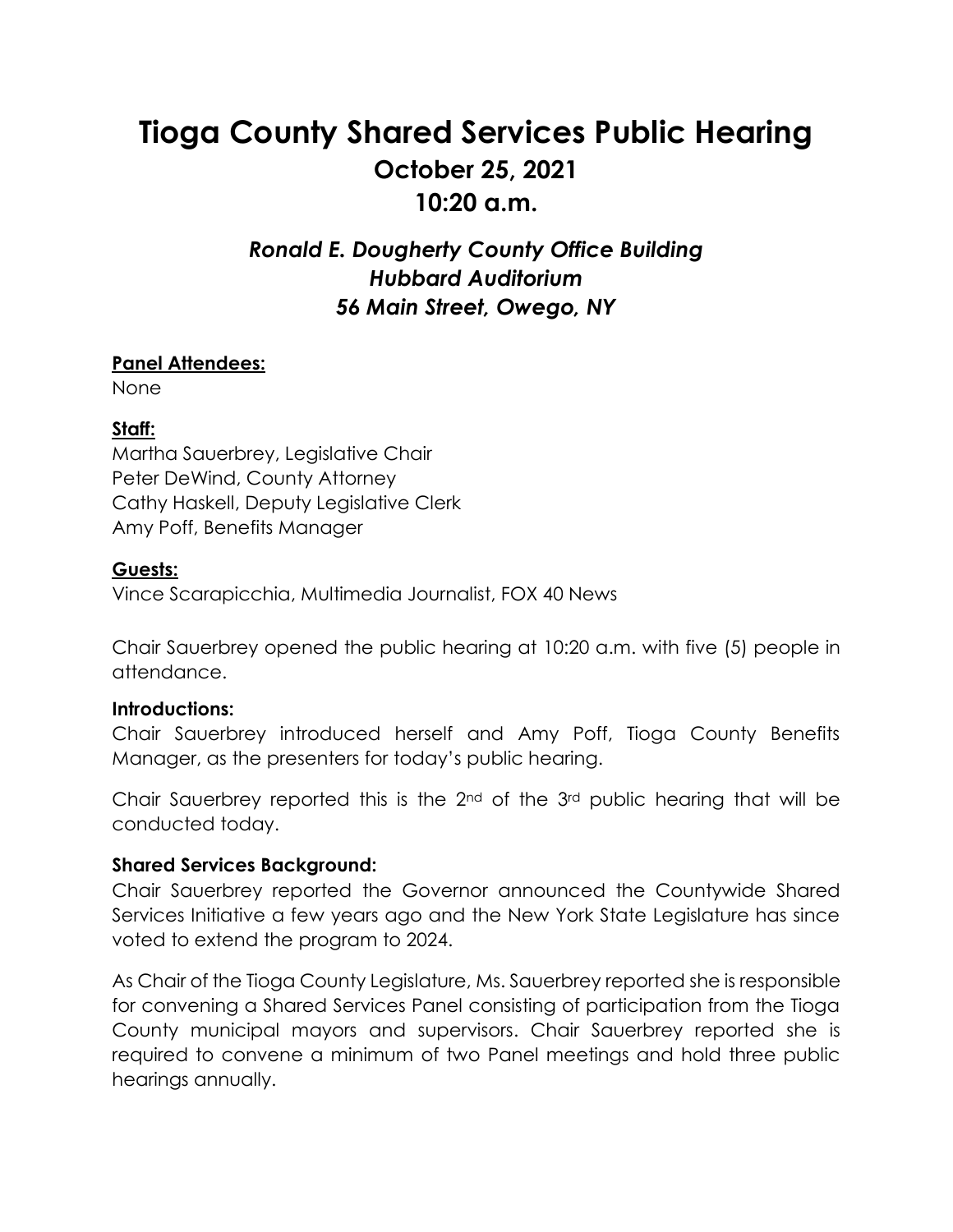The Countywide Shared Services Initiative is designed to work with our towns, villages, and neighboring counties to collaborate ideas of sharing work and realizing cost-savings in the process. As an incentive, New York State has developed a matching funds grant. This is a two-step process in which counties submit a shared services plan recognizing the savings and a year later if the savings is realized, New York State will match funds up to 95%.

Tioga County submitted a Shared Services Plan in 2018 related to Information Technology (IT) connectivity by providing County Information Technology services to the Village of Waverly, Town of Barton, and Town of Owego. Chair Sauerbrey reported this shared service will be extended to the Village of Owego in the near future.

On August 11, 2021, the Shared Services Panel convened a meeting and at that time determined the Panel would not be moving forward with an amendment to our existing plan or submission of a new shared services plan. However, following that meeting, the Owego-Apalachin Central School District requested to join our Shared Services Panel and submit a proposal for Shared Services consideration. In addition, an opportunity presented itself for Tioga County to recognize a costsavings for a new shared services plan with Broome County.

On October 20, 2021, Chair Sauerbrey re-convened the Shared Services Panel via a Zoom meeting for consideration of these two new shared services plan proposals through Tioga County and the Owego-Apalachin Central School District both relating to health insurance.

#### **Public Hearings for Two New Shared Services Plan Proposals:**

Chair Sauerbrey reported the purpose of today's public hearing is to present two additional shared services proposals from Tioga County and the Owego-Apalachin Central School District regarding health insurance and to gather information from the public regarding these shared services.

**Tioga County's Medicare Advantage Insurance for Eligible Retirees and Spouses:**  Amy Poff, Tioga County Benefits Manager, presented the following proposal for a new Shared Services Plan for 2021:

Ms. Poff reported Tioga County was approached earlier this year regarding participation in a Request for Proposal (RFP) with the Broome County Purchasing Alliance regarding a Medicare Advantage Plan for our eligible retirees and their spouses.